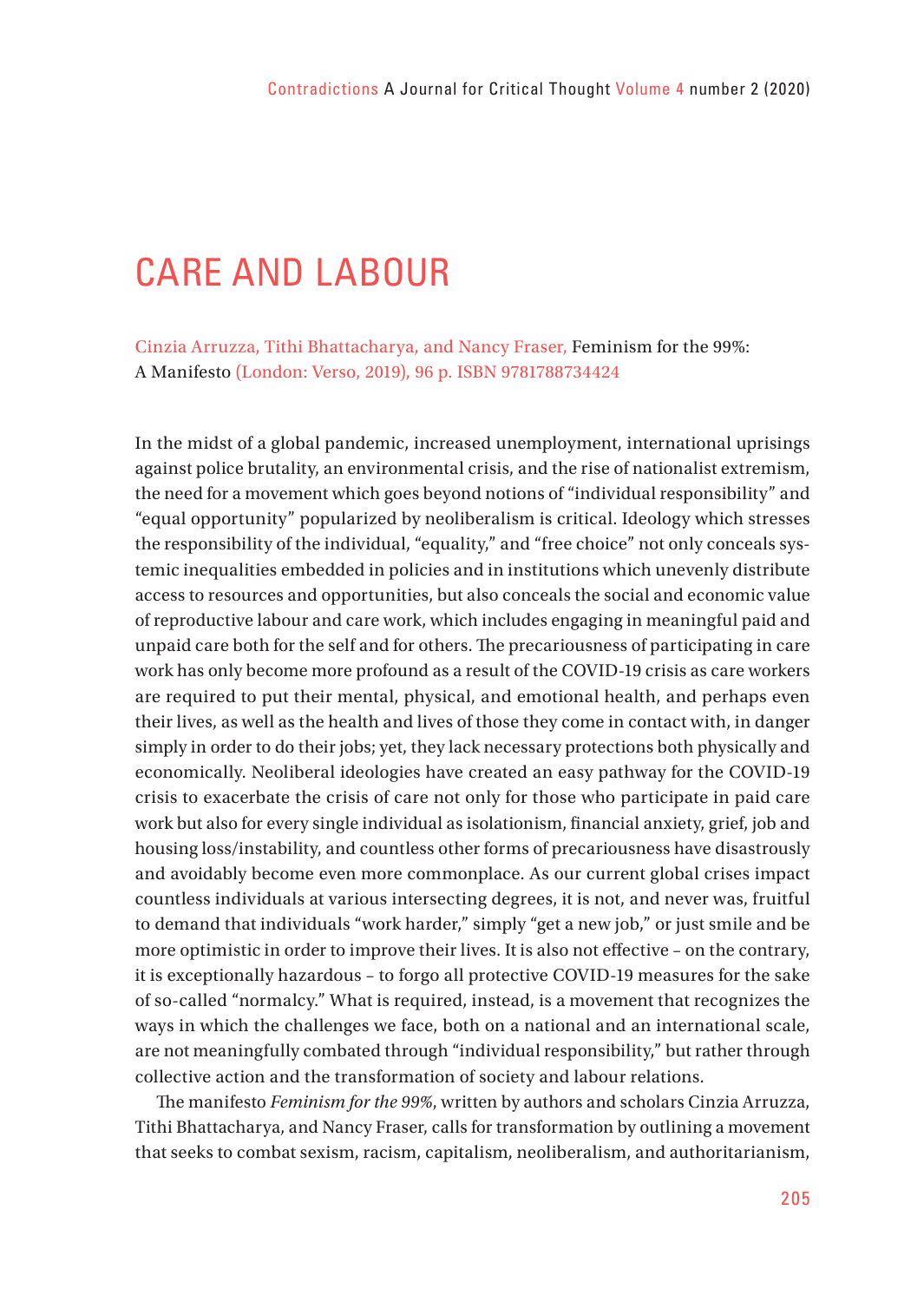## Elisabeth Pedersen

while offering a vision of feminism which places the working class at the centre of its analysis, is inclusive of all genders, and is eco-socialist. The manifesto opposes neoliberal feminism, an approach espoused by those such as Sheryl Sandberg, COO of Facebook and author of *Lean In: Women, Work, and the Will to Lead*, which suggests that women simply need to "lean in" at their corporate workplaces, "break the glass ceiling," and climb the corporate and governmental ladder as a means of social change and equality. The manifesto instead responds to and advocates for women's movements which recognize capitalism as the root cause of the crises we face in our society – from unemployment and poverty to the carceral system and environmental destruction.

The authors contrast neoliberal feminism with *huelga feminista*, the International Women's Strike, a strike that took place on March 8, 2018 in which participants ceased to engage in productive and reproductive activity as a means to oppose poor working conditions and unequal wages. In opposition to the ideology of "equal opportunity" and "personal responsibility," the purpose of the International Women's Strike is to oppose capitalistic and patriarchal norms by rejecting the corporatization of International Women's Day and by bringing awareness to paid and unpaid productive and reproductive gendered labour that is the backbone of society, yet has been economically and socially devalued. Through this example, *Feminism for the 99%* offers an alternative and transformative vision of society which moves away from ideologies of individualism and "upward mobility" by seeking to challenge and dismantle all intersecting forms of exploitation and oppression – from racism, capitalism, and sexism to the destruction of our planet.

The manifesto understands strikes as fundamental in the effort toward an anti-racist eco-socialist feminist society as it lays out how new forms of feminist strikes have expanded the understanding of what is considered to be labour by including both productive and reproductive work and waged and unwaged labour. According to *Feminism for the 99%*, strikes are not only useful in demanding fair working conditions and wages, but also in revealing how so-called "private" matters, seemingly unrelated to work, are in fact political and entangled in working and labour relations. These matters include sexual harassment and assault, a lack of access to reproductive justice, and all forms of gendered unpaid work such smiles, emotional labour, and housework. They argue how what is considered "work" should not only be limited to what takes place in the workplace nor to the actions which result in capital. With an expanded definition of what is considered work, a new class struggle arises which seeks to stand for all subjected to a disproportionately disadvantaged status as a result of processes of colonialism, heteronormativity, gender binarism, the patriarchy, and capitalism. Thus, *Feminism for the 99%* expands upon traditional labour movements which have sought to protect workers and workers' rights by validating the labour involved in social reproduction and care work, while also challenging the isolationism and individualism of neoliberal feminism which expects individuals to simply "lean in" and "work harder" in order to achieve equality as the manifesto advocates and calls for solidarity, collectivity, and transformation.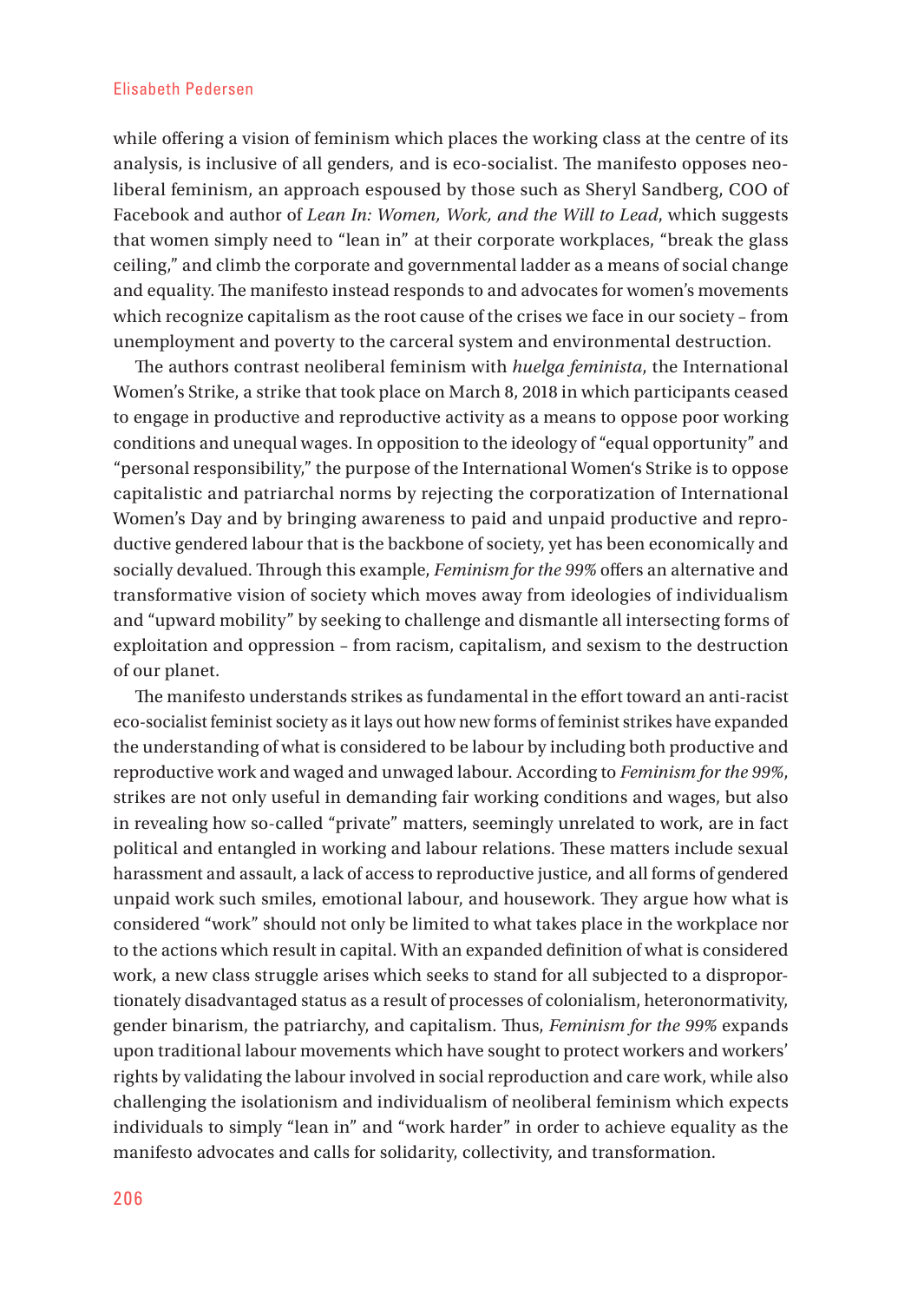At a time when many working parents have less access to paid work time as they are expected to stay home and participate in unpaid domestic labour in order for their children to attend school online, a time when nurses, grocery workers, delivery service workers, teachers, and all who participate in care work such as elderly care workers and health care workers are considered "essential" yet continue to be undervalued, underpaid, and underprotected, and at a time when the means to care for oneself, mentally, physically, and emotionally has become ever more inaccessible, the necessity of a movement which materially values social reproduction and care work is imperative. There is an incredible demand for care in our current society, yet presently this demand is made without recognition of the emotional, physical, and mental costs of the labour involved in caring both for oneself and for others. Cooking and cleaning is work, child-rearing is work, having to defend oneself as an immigrant, a person of colour, a woman, or as a trans, queer, or non-binary person is work; smiling simply in order to appease colleagues, students, customers, family, clients, and friends is work, and all other forms of emotional labour is work, coping with grief, mental health struggles, and illnesses is work, managing to survive whilst in a precarious economic situation is work, and the effort to simply find the time and means for leisure is also work as the accessibility to leisure time and means of leisure is unevenly distributed.

Yet, in a system which bases the "health" of a country on the production of goods and services, as opposed to the accessibility to care, community, and physical, mental, and emotional well being, the labour involved in care work and social reproduction remains invisible. And while the transformative vision of feminist strikes presented in the manifesto is essential in targeting, exposing, and transforming the way in which unpaid reproductive labour and care work is employed for the purpose of capital at the expense of the 99%, it's also essential to ask how we, as anti-racist eco-socialist feminists, can engage *both* in meaningful strikes and in *revitalizing* work in the vital effort to radically transform society. The manifesto clearly lays out and expresses the importance and the need for feminist strikes as a way to make invisible labour visible, and to then make space to demand material and structural validation for social reproduction and care work and thus transform society through inclusivity, redistribution, just wages and living conditions, access to health care, public transportation, and education. The manifesto also clearly lays out what *Feminism for the 99%* opposes: the current status quo of neoliberal feminism. However, the manifesto would greatly benefit from the inclusion of what work and labour relations would look like in an anti-racist eco-socialist feminist society, and would also benefit from centering both capitalism as the root cause of all oppression *and* centering not only strikes, but also seeking care, community, joy, and revitalising work and working relations as a means of progressive protest.

As prominent feminist, activist, and writer Audre Lorde wrote in *A Burst of Light and Other Essays*, "caring for myself is not self-indulgence. It is self-preservation, and that is an act of political warfare." Caring for oneself and for another is not simply a natural